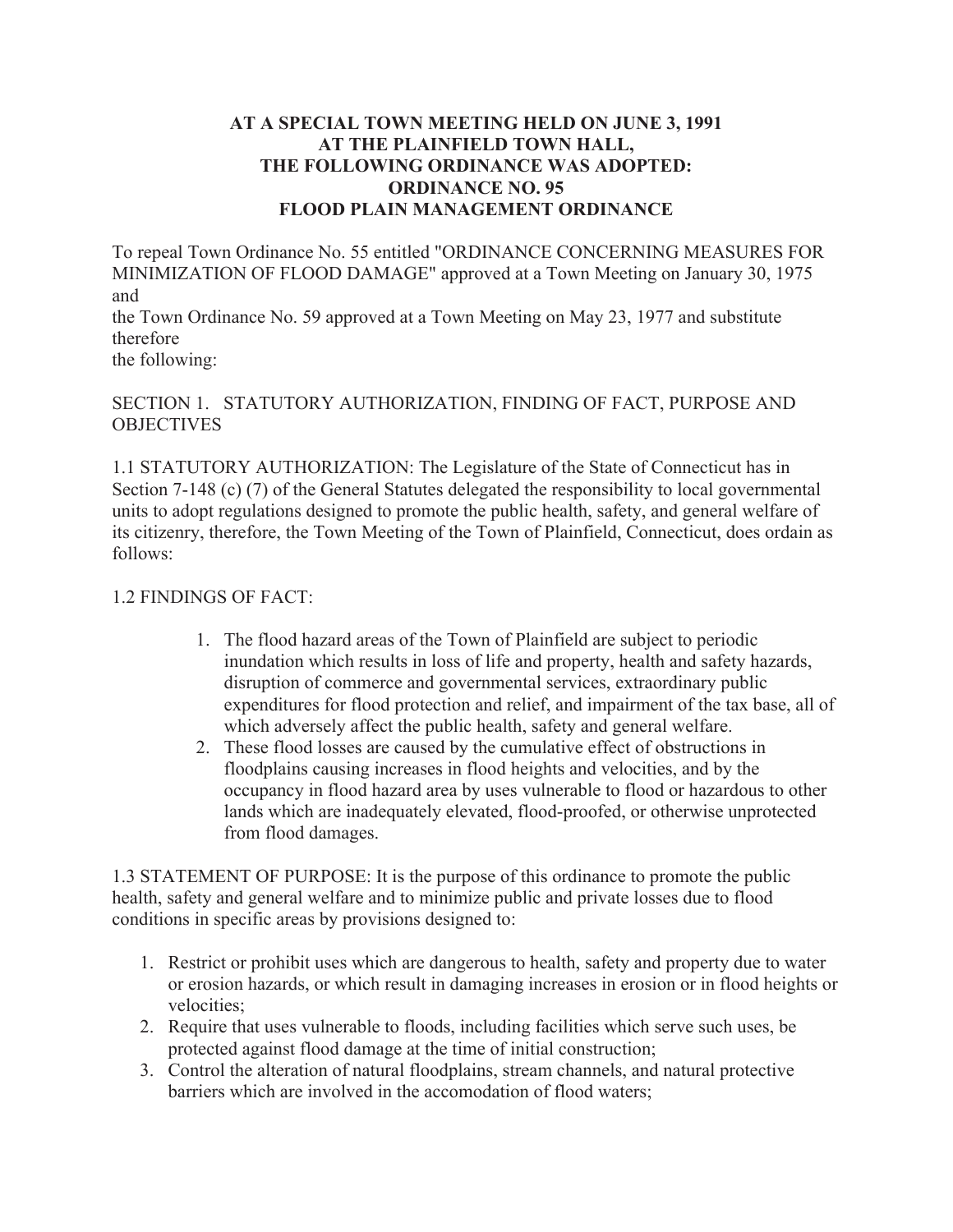- 4. Control filling, grading, dredging and other development which may increase erosion or flood damage, and;
- 5. Prevent or regulate the construction of flood barriers which may increase flood hazards to other lands.
- 1.4 OBJECTIVES: The Objectives of this Ordinance are:
	- 1. to protect human life and health;
	- 2. to minimize expenditures of public money for costly flood control projects;
	- 3. to minimize the need for rescue and relief efforts associated with flooding and generally undertaken at the expense of the general public;
	- 4. to minimize prolonged business interruptions;
	- 5. to minimize damage to public facilities and utilities such as water and gas mains, electric, telephone and sewer lines, streets and bridges located in floodplains;
	- 6. to help maintain a stable tax base by providing for the sound use and development of flood prone areas in such manner as to minimize flood blight areas, and;
	- 7. to provide public information to potential home buyers and developers.

 SECTION 2. DEFINITIONS: Unless specifically defined below, words or phrases used in this Ordinance shall be interpreted so as to give them the meaning they have in common usage and to give this Ordinance its most reasonable application.

- 1. **"Addition (to an existing building)"** means any walled and roofed expansion to the perimeter of a building in which the addition is connected by a common load-bearing wall other than a fire wall. Any walled and roofed addition which is connected by a fire wall or is separated by independent perimeter load-bearing wall in new construction.
- 2. **"Apex"** means the point of highest elevation on an alluvial fan, which on undisturbed fans is generally the point where the major stream that formed the fan emerges from the mountain front.
- 3. **"Appeal"** means a request for a review of the building official interpretation of any provision of this Ordinance or a request for a variance.
- 4. **"Area of Special Flood Hazard"** is the land in the floodplain within a community subject to one percent or greater chance of flooding in any given year.
- 5. **"Base Flood"** means the flood having a one percent chance of being equaled or exceeded in any given year.
- 6. **"Basement"** means that portion of a building having its floor subgrade (below ground level) on all sides.
- 7. **"Board"** means the Flood and Erosion Control Board of the Town of Plainfield.
- 8. **"Breakaway Wall"** means a wall that is not part of the structural support of the building and is intended through its design and construction to collapse under specific lateral loading forces without causing damage to the elevated portion of the building or the supporting foundation system.
- 9. **"Building"** means any structure built for support, shelter, or enclosure for any occupancy or storage.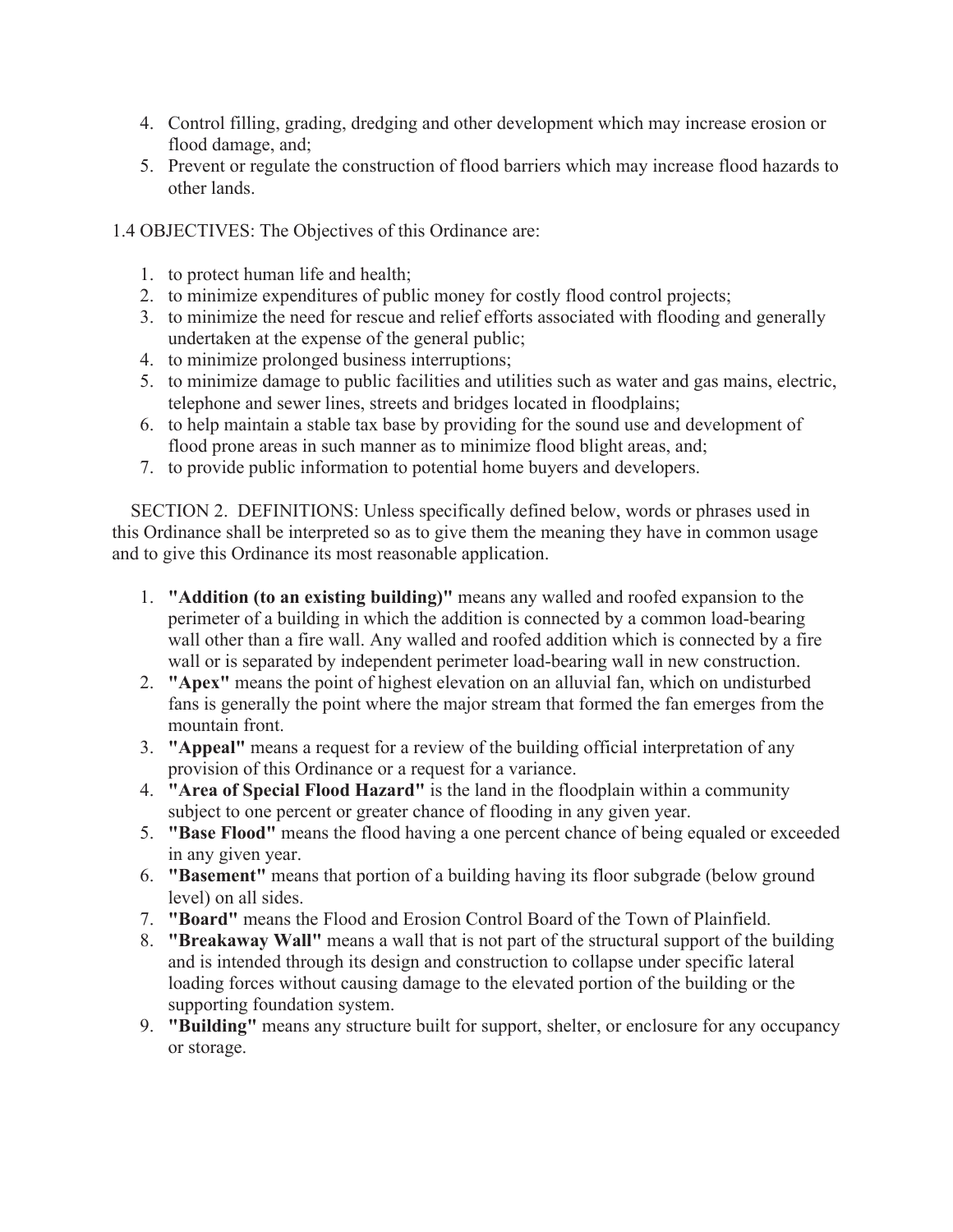- 10. **"Development"** means any man-made change to improved or unimproved real estate, including, but not limited to, buildings or other structures, mining, dredging, filling, grading, paving, excavating, drilling operations, or storage of equipment or materials.
- 11. **"Elevated Building"** means a non-basement building built to have the lowest floor elevated above the ground level by means of fill, solid foundation perimeter walls, pilings, columns (posts and piers), shear walls, or breakaway walls.
- 12. **"Existing Manufactured Home Park or Subdivision"** means a manufactured home park or subdivision for which the construction of facilities for servicing the lots on which the manufactured homes are to be affixed (including, at a minimum, the installation of utilities, the construction of streets, and either final site grading or the pouring of concrete pads) is completed before the effective date of the floodplain management regulations adopted by the Town.
- 13. **"Expansion to an Existing Manufactured Home Park or Subdivision"** means the preparation of additional sites by the construction of facilities for servicing the lots on which the manufactured homes are to be affixed (including the installation of utilities, the construction of streets, and either final site grading or the placing of concrete pads).
- 14. **"Flood"** or **"Flooding"** means a general and temporary condition of partial or complete inundation of normally dry land areas from:
	- 1. the overflow of inland water;
	- 2. the unusual and rapid accumulation or runoff of surface waters from any source.
- 15. **"Flood Boundary and Floodway Map"** means an official map of the Town, on which the Federal Emergency Management Agency depicted both the area of special flood hazard and the floodway, or a map which supersedes it.
- 16. **"Flood Insurance Rate Map (FIRM)"** means an official map of the Town, on which the Federal Emergency Management Agency has delineated both the areas of special flood hazard and the risk premium zones applicable to the Town, or a map which supersedes it.
- 17. **"Flood Insurance Study"** is the official report by the Federal Emergency Management Agency. The report contains flood profiles and the water surface elevation of the base flood.
- 18. **"Floodway"** means the channel of a river or other watercourse and the adjacent land areas that must be reserved in order to discharge the base flood without cumulatively increasing the water surface elevation more than one foot.
- 19. **"Floor"** means the top surface of an enclosed are in a building (including basement), i.e., top of slab in concrete slab construction or top of wood flooring in wood frame construction. The term does not include the floor of a garage used solely for parking vehicles.
- 20. **"Functionally Dependent Facility"** means a facility which cannot be used for its intended purpose unless it is located in close proximity to water, such as a docking or port facility necessary for the loading and unloading of cargo or passengers, shipbuilding, ship repair, or seafood processing facilities. The term does not include long-term storage, manufature, sales, or service facilities.
- 21. **"Highest Adjacent Grade"** means the highest natural elevation of the ground surface, prior to construction, next to the proposed walls of a structure.
- 22. **"Historic Structure"** means any structure that is: (a) Listed individually in the National Register of Historic Places (a listing maintained by the Department of Interior) or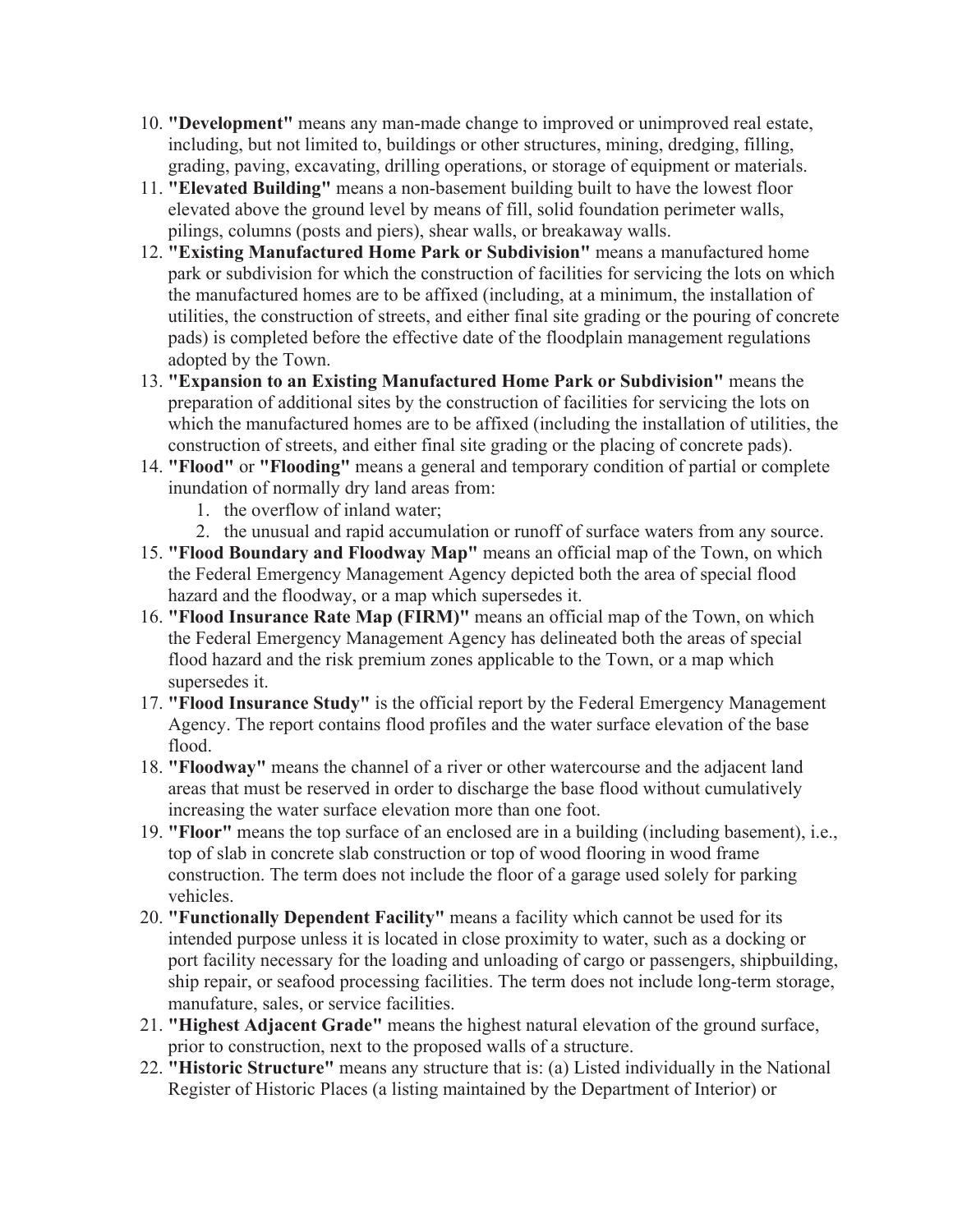preliminarily determined by the Secretary of the Interior as meeting the requirements for individual listing on the National Register; (b) Certified or preliminarily determined by the Secretary of the Interior as contributing to the historical significance of a registered historic district or a district preliminarily determined by the Secretary to qualify as a registered historic district; (c) Individually listed on a state inventory of historic places in states with historic preservation programs which have been approved by the Secretary of the Interior; or (d) Individually listed on a local inventory of historic places in communities with historic preservation programs that have been certified either: (1) By an approved state program as determined by the Secretary of the Interior or (2) Directly by the Secretary of the Interior in states without approved programs.

- 23. **"Lowest Floor"** means the lowest floor of the lowest enclosed area (including basement). An unfinished or flood resistant enclosure, usable solely for parking of vehicles, building access or storage, in an area other than a basement area, is not considered a building's lowest floor.
- 24. **"Manufactured Home"** means a structure, transportable in one or more sections, which is built on a permanent chassis and is designed to be used with or without a permanent foundation when attached to the required utilities. The term "manufactured home" does not include a "recreational vehicle".
- 25. **"Manufactured Home Park or Subdivision"** means a parcel, or contiguous parcels, of land divided into two (2) or more manufactured home lots for rent or sale.
- 26. **"Mean Sea Level"** means, for purposes of the National Flood Insurance Program, the National Geodetic Vertical Datum (NGVD) of 1929 or other datum, to which base flood elevations shown on a community's Flood Insurance Rate Map are referenced.
- 27. **"National Geodetic Vertical Datum (NGVD)"** as corrected in 1929 is a vertical control used as a reference for establishing varying elevations within the floodplain.
- 28. **"New Construction"** means, for the purposes of determining insurance rates, structures for which the ''start of construction" commenced on or after the effective date of the initial FIRM and includes any subsequent improvements to such structures. For floodplain management purposes, "new construction" means structures for which the "start of construction" commenced on or after the effective date of a floodplain management regulation adopted by the Town and includes any subsequent improvements to such structures.
- 29. **"New Manufactured Home Park or Subdivision"** means a manufactured home park or subdivision for which the construction of facilities for servicing the lots on which the manufactured homes are to be affixed (including at a minimum, the installation of utilities, the construction of streets, and either final site grading or the placing of concrete pads) is completed on or after the effective date of floodplain management regulations adopted by the Town.
- 30. **"Recreational Vehicle"** means a vehicle which is: (a) built on a single chasis; (b) 400 square feet or less when measured at the largest horizontal projections; (c) designed to be self-propelled or permanently towable by a light duty truck; and (d) designed primarily not for use as a permanent dwelling but as temporary living quarters for recreational, camping, travel, or seasonal use.
- 31. **"Start of Construction"** (for other than new construction or substantial improvements under the Coastal Barrier Resources Act (P.L. 97-348) ), includes substantial improvement, and means the date the building permit was issued, provided the actual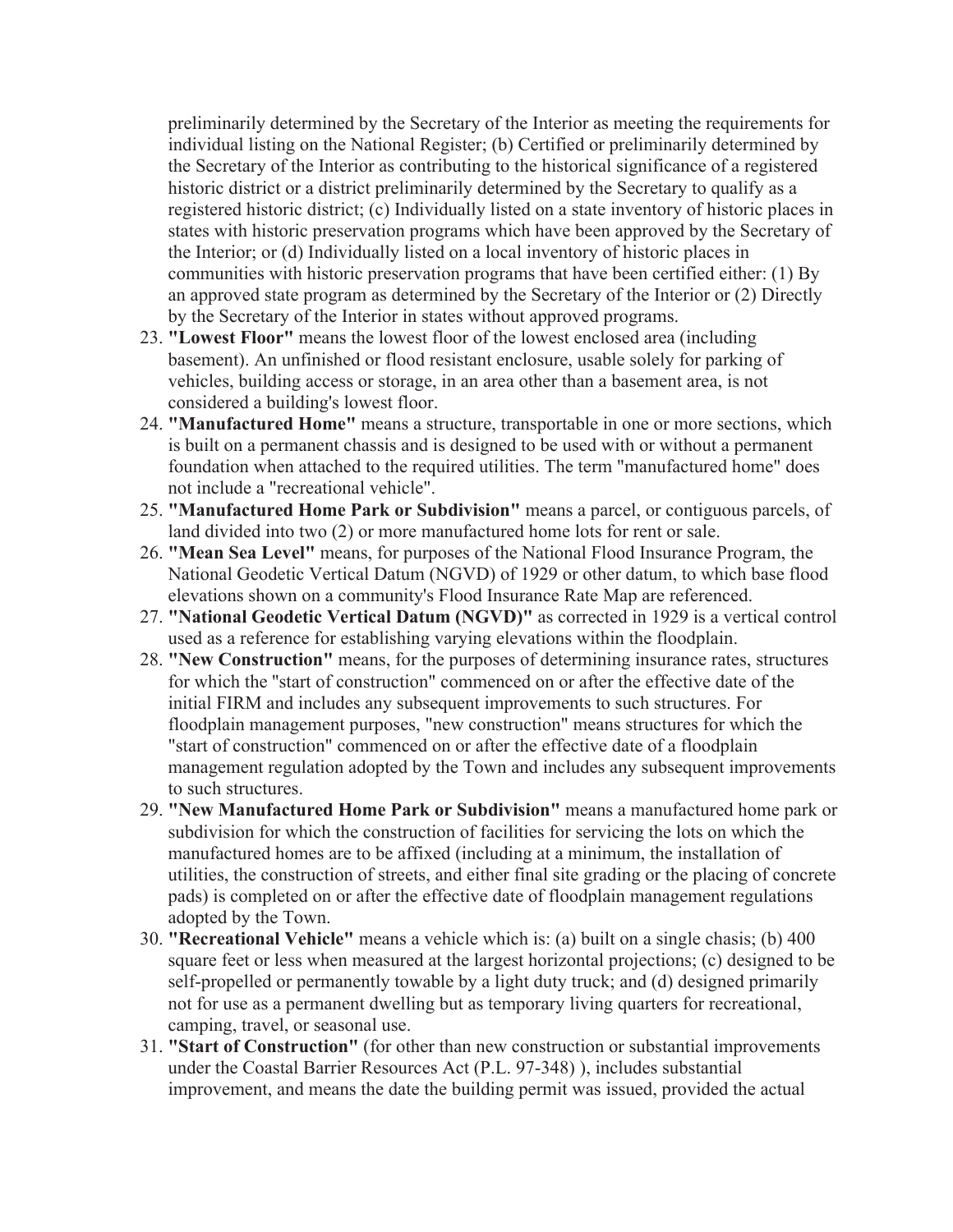start of construction, repair, reconstruction, rehabilitation, addition or improvement was within 180 days of the permit date. The actual start means the first placement or permanent construction of a structure (including a manufactured home) on a site, such as the placing of slabs or footings, installation of piles, construction of columns, or any work beyond the stage of excavation; or placement of a manufactured home on a foundation. For a substantial improvement, the actual start of construction means the first alteration of any wall, ceiling, floor, or other structural part of a building, whether or not that alteration affects the external dimensions of the building. Permanent construction does not include land preparation, such as clearing, grading and filling; nor does it include the installation of streets and/or walkways; nor does it include excavation for a basement, footings, piers or foundations or the erection of temporary forms; nor does it include the installation on the property of accessory buildings, such as garages or sheds not occupied as dwelling units or not part of the main structure.

- 32. **"Structure"** means a walled and roofed building that is principally above ground, a home, a gas or liquid storage tank, or other man-made facilities or infrastructures.
- 33. **"Substantial Damage"** means damage of any origin sustained by a structure whereby the cost of restoring the structure to its before damaged condition would equal or exceed 50 percent of the market value of the structure before the damage occurred.
- 34. **"Substantial Improvement"** means any reconstruction, rehabilitation, addition, or other improvement of a structure, the cost of which equals or exceeds 50 percent of the market value (as determined by the cost approach to value) of the structure before the "start of construction" of the improvement. This term includes structures which have incurred "substantial damage", regardless of the actual repair work performed. The term does not, however, include either (1) any project for improvement of a structure to correct existing violations of state or local health, sanitary, or safety code specifications which have been identified by the local code enforcement officials and which are the minimum necessary to assure safe living conditions or (2) any alteration of a "historic structure", provided that the alteration will not preclude the structure's continued designation as a "historic structure".
- 35. **"Town"** or **"Community"** means the Town of Plainfield, Connecticut.
- 36. **"Variance"** is a grant of relief from the requirements of this Ordinance which permits construction in a manner otherwise prohibited by this Ordinance where specific enforcement would result in unnecessary hardship.
- 37. **"Water Surface Elevation"** means the height, in relation to the National Geodetic Vertical Datum (NGVD) of 1929, of floods of various magnitudes and frequencies in the floodplains of riverine areas.

#### SECTION 3. GENERAL PROVISIONS

 3.1 LANDS TO WHICH THIS ORDINANCE APPLIES: This Ordinance shall apply to all areas of special flood hazard within the jurisdiction of the Town of Plainfield.

 3.2 BASIS FOR ESTABLISHING THE AREAS OF SPECIAL FLOOD HAZARD: The areas of special flood hazard identified by the Federal Emergency Management Agency in its scientific and engineering report entitled "The Flood Insurance Study for the Town of Plainfield, Windham County, Connecticut", dated June 17, 1991 with accompanying Flood Insurance Rate Maps and floodway maps is hereby adopted by reference and declared to be part of this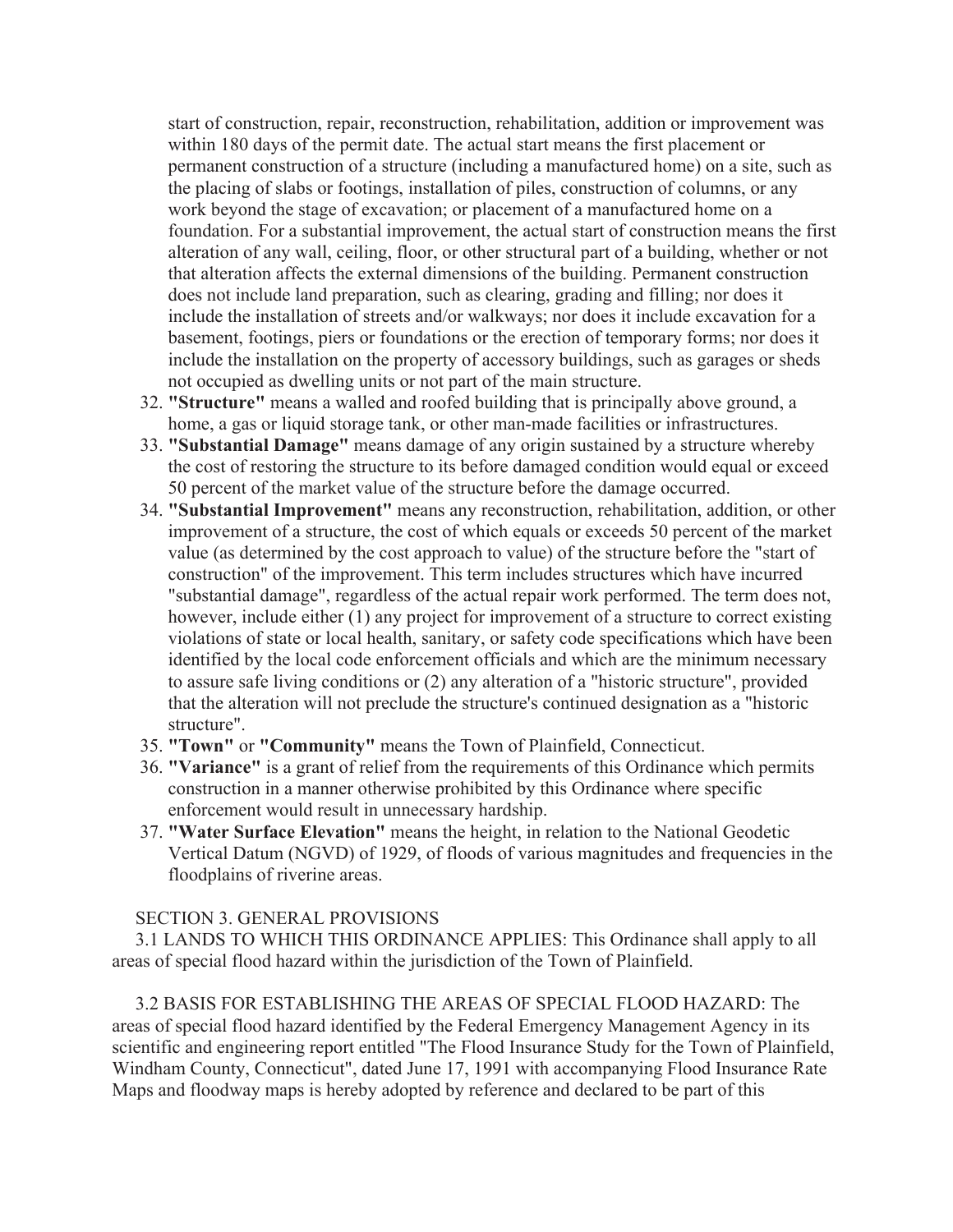Ordinance. The Flood Insurance Study is on file at the office of the Plainfield Town Clerk, Plainfield Town Hall, 8 Community Avenue, Plainfield, Connecticut, 06374.

 3.3 BASIS FOR ESTABLISHING BASE FLOOD ELEVATIONS AND FLOODWAY ELEVATIONS: For purposes of this Ordinance where base flood elevations and/or floodway elevations are required the following apply:

- 1. Where base flood elevations and floodway elevations have been determined by the Federal Emergency Management Agency per Section 3.2, those elevations shall be used.
- 2. Where base flood elevations and floodway elevations have not been determined by the Federal Emergency Management Agency per Section 3.2, the elevations as certified by the applicant's professional engineer in the development permit application and approved by the building official or at the discretion of the building official obtained per Section 4.3.1 (k) shall be used.

 3.4 DEVELOPMENT PERMIT: A Development Permit shall be required in conformance with the provisions of this Ordinance prior to the commencement of any development activities.

 3.5 COMPLIANCE: No structure or land shall hereafter be located, extended, converted, or structurally altered without full compliance with the terms of this Ordinance (including the obtaining of a Development Permit) and other applicable regulations.

 3.6 ABROGATION GREATER RESTRICTIONS: This Ordinance is not intended to repeal, abrogate, or impair any existing easements, covenants, or deed restrictions. However, where this Ordinance and another conflict or overlap, whichever imposes the more stringent restrictions shall prevail.

 3.7 INTERPRETATION: In the interpretation and application of this Ordinance all provisions shall be: 1). considered as minimum requirements; 2). liberally construed in favor of the governing body, and; 3). deemed neither to limit nor repeal any other powers granted under state statutes.

 3.8 WARNING AND DISCLAIMER OF LIABILITY: The degree of flood protection required by this Ordinance is considered reasonable for regulatory purposes and is based on scientific and engineering consideration. Larger floods can and will occur on rare occasions. Flood heights may be increased by man-made or natural causes. This Ordinance does not imply that land outside the areas of special flood hazard or uses permitted within such areas will be free from flooding or flood damages. This Ordinance shall not create liability on the part of the Town of Plainfield or by any officer or employee thereof for any flood damages that result from reliance on this Ordinance or any administrative decision lawfully made thereunder.

 3.9 ADDITIONAL PERMITS: Additional Federal, State, and/or local permit(s) may be required. The applicant is responsible for determining what permit(s) are required and obtaining such permits. Possible required permits include but are not limited to: Wetlands, Subdivision, Zoning, Building, State Department of Environmental Protection, U.S. Army Corps, Fisheries.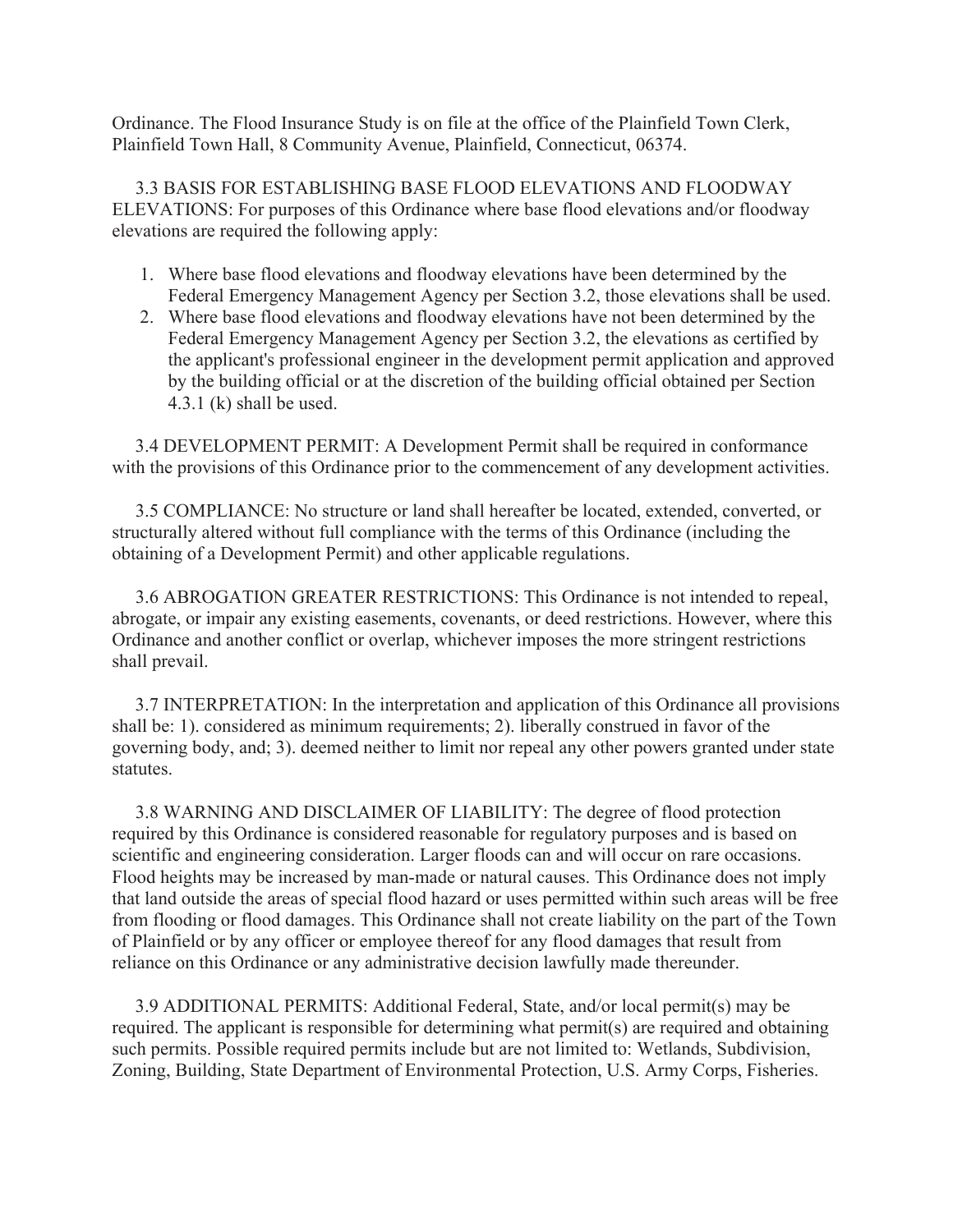#### SECTION 4. ADMINISTRATION

 4.1DESIGNATION OF THE ORDINANCE ADMINISTRATOR: The building official is hereby appointed to administer and implement the provisions of this Ordinance.

 4.2 PERMIT PROCEDURES: Application for a Development Permit shall be made to the building official on forms furnished by him or her prior to any development activities, and may include, but not be limited to plans in duplicate drawn to scale showing the nature, location, dimensions, and elevations of the area in question; existing or proposed structures, fill, storage of materials, drainage facilities and the location of the foregoing. Specifically, the following information is required:

#### 1. Application Stage

- a. Elevation in relation to mean sea level of the proposed lowest floor (including basement) of all structures,
- b. Elevation in relation to mean sea level to which any non-residential structure will be flood-proofed;
- c. Description of the extent to which any watercourse will be altered or relocated;
- d. A statement as to whether or not the proposed alterations to a existing structure meet the criteria of the substantial improvement definition;
- e. A statement as to whether there will be a dry access to the structure during the 100-year storm event. The design and methods of construction must be certified by a registered engineer or architect to be in accordance with acceptable standards of practice;
- f. Non-Residential Flood Proofing Details;
- g. Information on enclosed areas below the base flood elevation;
- h. Details of the proposed increase in floodway heights, if any. (Any development in a floodway must meet the provisions of Section 5.3.4);
- i. Information on break away wall as specified in Section 5.3.3. (d);
- j. Details of Structural Anchoring of all new construction or substantial improvement as specified in Section 5.3.1 (c);
- k. A registered professional engineer or architect shall review and/or develop structural design specifications and plans for the design, specifications and plans for construction and shall certify that the design, specifications and plans for construction are in accordance with acceptable standards;
- l. A fee in the amount of twenty dollars (\$20,00) shall be charged;
- m. A statement on the Status of all Federal, State and Local Applications with regards to the project.
- n. Site plan at scale  $1" = 40'$  (or otherwise approved by building official).
- o. Owners of proposed or existing Mobile Home Parks or Mobile Home Subdivisions within any Special Flood Hazard Area shall file with the Town's Director of Civil Preparedness, for approval, a copy of an evacuation plan indicating alternate vehicular access and escape routes.
- 2. Construction Stage: Upon completion of the applicable portion of construction, the applicant shall provide verification to the building official of the following elevation(s) as applicable in all special flood hazard zones: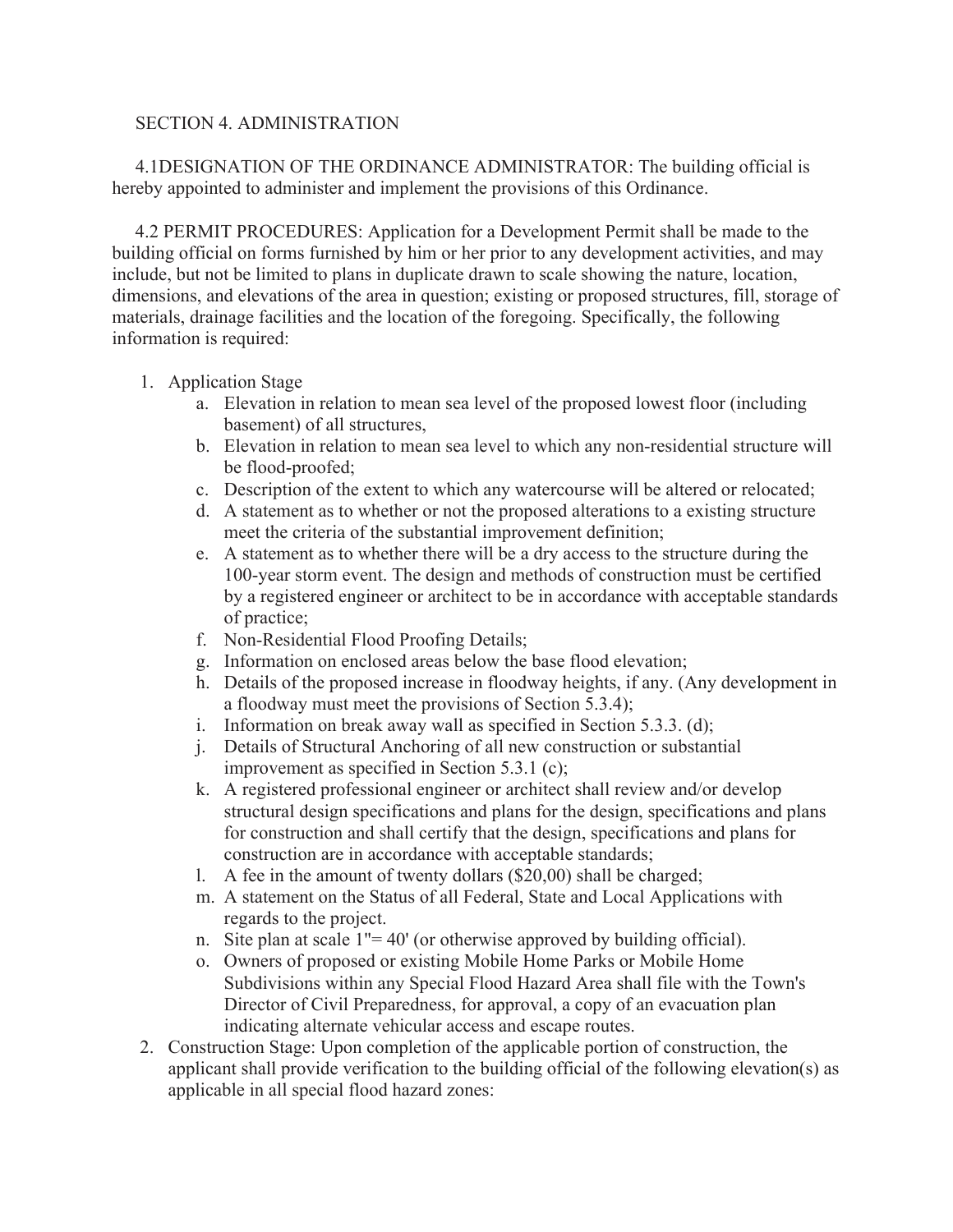- a. The top of the lowest floor (including basement) of all structures.
- b. The elevation to which the flood-proofing is effective.
- c. Critical elevations of hydraulic structures and conduits.
- 3. Building and Construction Approval: The application shall provide a statement from the Building Official that all aspects of the construction of the structure are in accordance with approved plans.
- 4. Deficiencies detected by the review of the Building Official shall be corrected by the permit holder immediately and prior to further work being permitted to proceed. Failure to comply with the approved plans shall be cause to issue a stop-work order for the project.

## 4.3 DUTIES AND RESPONSIBILITIES OF THE BUILDING OFFICIAL WITH RESPECT TO THIS ORDINANCE

- 1. Duties of the building official shall include, but not be limited to:
	- a. Review all permit applications to determine whether proposed building sites will be reasonably safe from flooding;
	- b. Review all development permits to assure that the permit requirements of this Ordinance have been satisfied;
	- c. When changes to this Ordinance are proposed or when uses or construction works are proposed in any special flood hazard areas within 500 feet of an adjacent municipality and a public hearing is required, the following shall be notified within 35 days prior to such public hearing:
		- 1. Council of Government/Regional Planning Agency.
		- 2. All adjoining municipalities within 500 feet.
	- d. Notify adjacent communities and the Department of Environmental Protection Water Resources Unit prior to any alteration or relocation of a watercourse, and submit evidence of such notification to the Federal Emergency Management Agency;
	- e. Assure that maintenance is provided by owner within the altered or relocated portion of said watercourse so that the flood carrying capacity is not diminished;
	- f. Record the elevation (in relation to mean sea level) to which the lowest floor (including basement) of all new or substantially improved structures are constructed;
	- g. Record the elevation (in relation to mean sea level) to which the new or substantially improved structures have been flood-proofed;
	- h. When flood-proofing is utilized for a particular structure the building official shall review certification provided by the applicants' registered professional engineer or architect.
	- i. Where interpretation is needed as to the exact location of boundaries of the areas of special flood hazard (for example, where there appears to be a conflict between a mapped boundary and actual field conditions) the building official shall make the necessary interpretation. The person contesting the location of the boundary shall be given a reasonable opportunity to appeal the interpretation as provided in this Ordinance;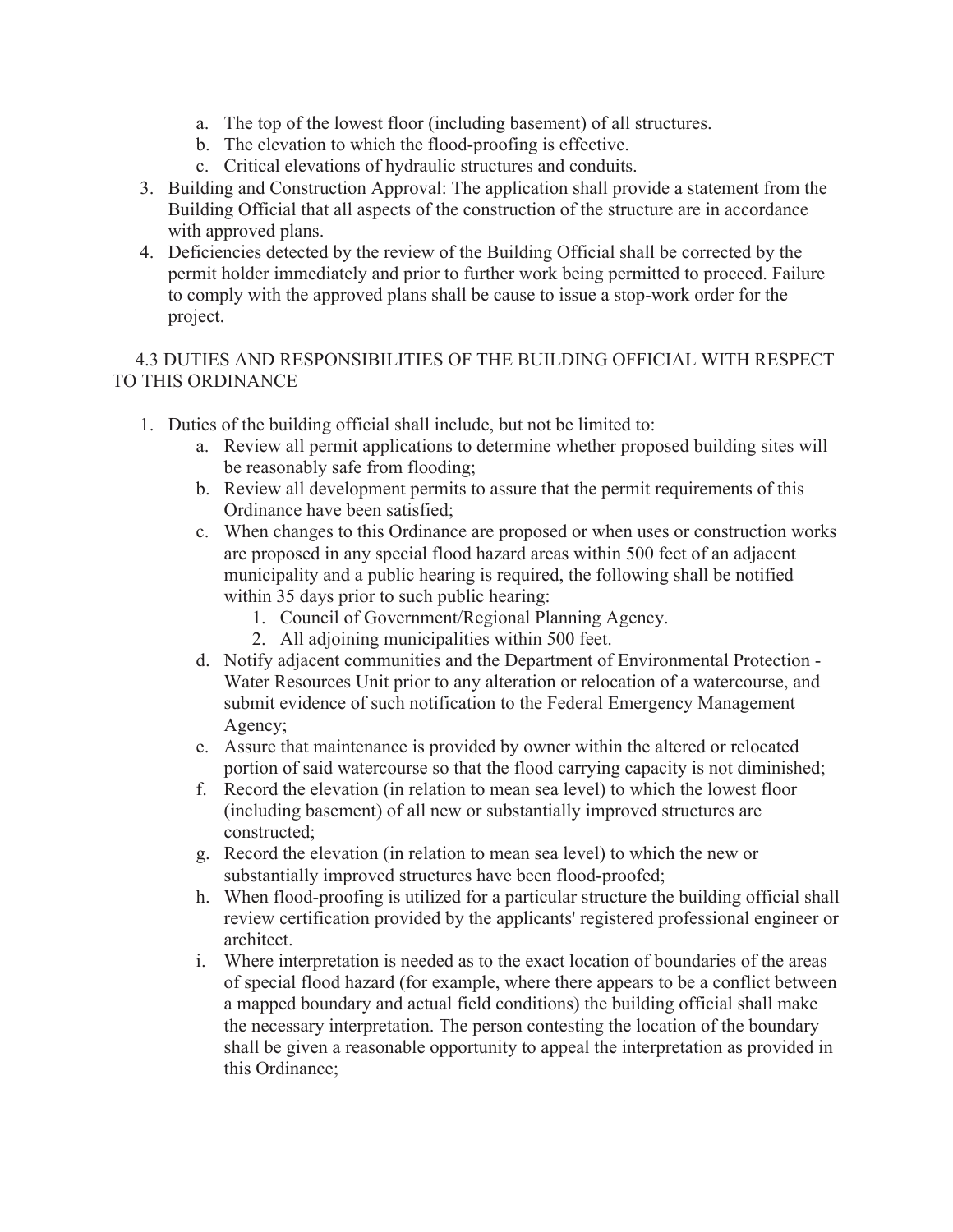- j. When base flood elevation data or floodway data have not been made available per Section 3.2 then the building official shall review and reasonably utilize at his descretion any base flood elevation and floodway data available from a Federal, State or other source in order to administer the provisions of Section 5;
- k. When base flood elevation data or floodway data have not been made available on the FIRM, the building official shall deem applications incomplete which do not contain base flood elevations or floodway data obtained from a Federal, State or other approved source, and;
- l. All records pertaining to the provisions of this Ordinance shall be maintained in the office of the building official.

4.4 DUTIES AND RESPONSIBILITIES OF ALL BOARDS AND COMMISSIONS OF THE TOWN OF PLAINFIELD WITH RESPECT TO THIS ORDINANCE: All official boards and commissions of the Town of Plainfield shall take into account flood and flood-related erosion hazards to the extent that they are known, in all official actions relating to land management and use.

# SECTION 5. PROVISIONS FOR FLOOD HAZARD REDUCTION

 5.1 GENERAL STANDARDS: In all areas of special flood hazard the following provisions are required:

- 1. New construction and substantial improvements shall be anchored to prevent flotation, collapse or lateral movement of the structure;
- 2. New construction and substantial improvements shall be constructed with materials resistant to flood damage;
- 3. New construction and substantial improvements shall be constructed by methods and practices that minimize flood damage;
- 4. Electrical, heating, ventilation, plumbing, air conditioning equipment, and other service facilities shall be designed and/or located so as to prevent water from entering or accumulating within the components during conditions of flooding;
- 5. New and replacement water supply systems shall be designed to minimize or eliminate infiltration of flood waters into the systems and discharges from the systems into flood water;
- 6. New and replacement sanitary sewage systems shall be designed to minimize or eliminate infiltration of flood waters into the systems and discharges from the systems into flood water;
- 7. On-site waste disposal systems shall be located and constructed to avoid impairment to them or contamination from them during flooding. Elevations of septic systems in areas of special flood hazards shall be as permitted by the stricter standards of the State Health Department or Local Health Deparment.
- 8. Manufactured Home(s)
	- a. All manufactured homes (including "mobile" homes placed on a site for 180 consecutive days or longer) to be placed or substantially improved shall be elevated so that the lowest floor is above the base flood elevation;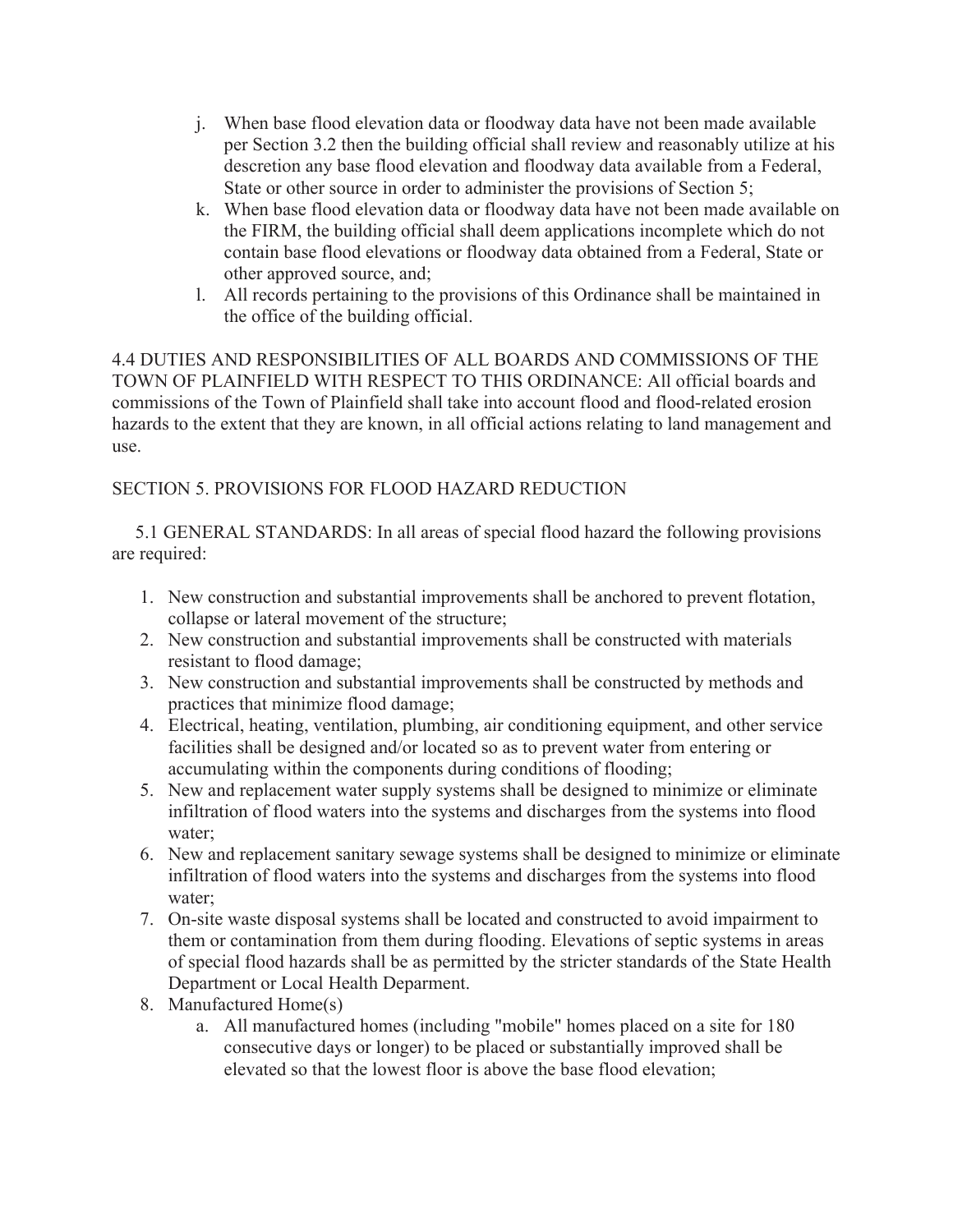- b. It shall be placed on a permanent foundation which itself is securely anchored and to which the structure is securely anchored so that it will resist flotation lateral movement, and hydrodynamic pressures, and impact from floating debris.
- c. It shall be designed by a Professional Engineer or Architect using methods and practices which minimize flood damage;
	- 1. Adequate water access and drainage should be provided;
	- 2. Foundation construction standards include, but are not limited to, posts, poling or columns. Continuous foundation walls shall be placed parrallel to the flow of flood water;
- 9. Recreational Vehicles: Recreational vehicles shall meet the following requirements: either (i) be on the site for fewer than 180 consecutive days, (ii) be fully licensed and ready for highway use, or (iii) meet the permit requirements of manufactured homes regarding elevation and anchoring. A recreational vehicle is ready for highway use if it is on its wheels or jacking system, is attached to the site only by quick disconnect type utilities and security devices, and has no permanentaly attached additions;
- 10. In any portion of a watercourse which is altered or relocated the flood carrying capacity shall be maintained, and;
- 11. A structure already in compliance with the provisions of this Ordinance shall not be made non-compliant by any alteration, repair, reconstruction or improvement to the structure.

## 5.2 STANDARD FOR STREAM WITHOUT ESTABLISHED BASE FLOOD ELEVATIONS AND/OR FLOODWAYS

- 1. In Zone A, the building official shall obtain, review and reasonably utilize any base flood elevation and floodway data available or required from a Federal, State, applicant or other source at the discretion of the building official. The above base flood elevation and floodway data shall be used as criteria for requiring that new construction, substantial improvements, or other development in Zone A on the Community's FIRM meet the standards in Section 5.3, and Section 6.
- 2. The building official shall require (until a regulatory floodway is designated), that no new construction, substantial improvements, or other development (including fill) shall be permitted within special flood hazard Zones on the community's FIRM, unless it is determined by a Licensed Engineer that the cumulative effect of the proposed development, will not increase the water surface elevation of the base flood or floodway except by special permit as permitted by this Ordinance.
- 3. Until FEMA has established a floodway, the Town shall adopt a regulatory floodway based on the principle that the floodway must be able to convey the waters of the base flood without increasing the water surface elevation more than one (1) foot at any point along the watercourse.

### 5.3 SPECIFIC STANDARDS

1. .In areas of special flood hazard (including AE and AH) where base flood elevation data have been provided, per Section 3.2, the following provisions are required: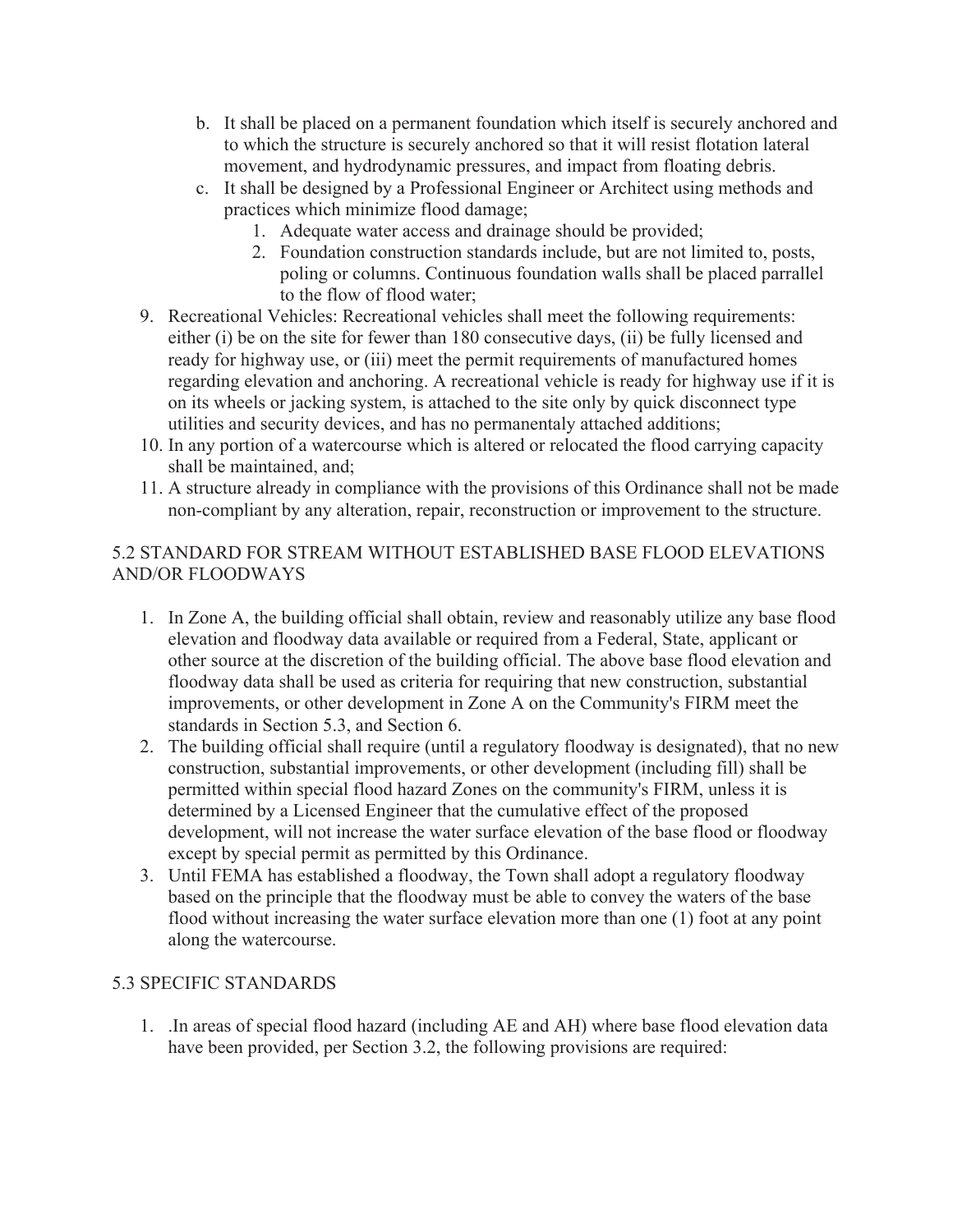- a. Residential Construction: New construction or substantial improvement of any residential structure shall have the lowest floor, including basement, elevated at least to one (1) foot above the base flood elevation.
- b. Non-Residential Construction:
	- 1. New construction or substantial improvement of any commercial, industrial, or non-residential structure shall have the lowest floor, including basement, elevated at least to one (1) foot above the level of the base flood elevation; or
	- 2. In lieu of being elevated, structures together with all attendant utilities and sanitary facilities may be flood-proofed to the elevation specified in Section 5.3.1 (b(I)) provided that the area of the structure below the required elevation is watertight with structural components substantially impermeable to the passage of water and capable of resisting hydrostatic and hydrodynamic loads and the effects of buoyancy. A registered professional engineer or architect shall develop structural designs, specifications, and plans for the construction, and shall certify that the design and methods of construction are in accordance with acceptable standards of practice for meeting the provisions of this subsection. Such certification shall be provided to the building official for approval
- c. Structural anchoring must be designed to resist flotation, collapse, and lateraly movement due to the effect of wind and water loads acting simultaneously on all building components. The anchoring and support system shall be designed with wind and water loading values which equal or exceed the 100 year mean recurrence interval (one percent (1%) annual chance floods and winds).
- 2. In areas of special flood hazard where base flood elevations have NOT been determined per Section 3.2, the following provisions are required:
	- I. In AO Zones:
		- a. Residential Construction: New construction or substantial improvement of any residential structure shall have the lowest floor, including basement, elevated at the greater of two (2) feet or the distance of the depth of flood above the base flood elevation as determined per Section 3.3 (2).
		- b. Non-Residential Construction:
			- 1. New construction or substantial improvement of any commercial, industrial, or non-residential structure, shall have the lowest floor, including basement, elevated at the greater of two (2) feet or the distance of the depth of flood above the base flood elevation as determined per Section 3.2 (2);
			- 2. In lieu of being elevated, structures together with all attendant utilities and sanitary facilities may be flood proofed to the elevation specified in section 5.3.2 (I) (b(l)) provided that the area of the structure below the required elevation is watertight with structural components substantially impermeable to the passage of water and capable of resisting hydrostatic and hydrodynamic loads and the effects of buoyancy. A registered professional engineer or architect shall develop structural designs, specifications, and plans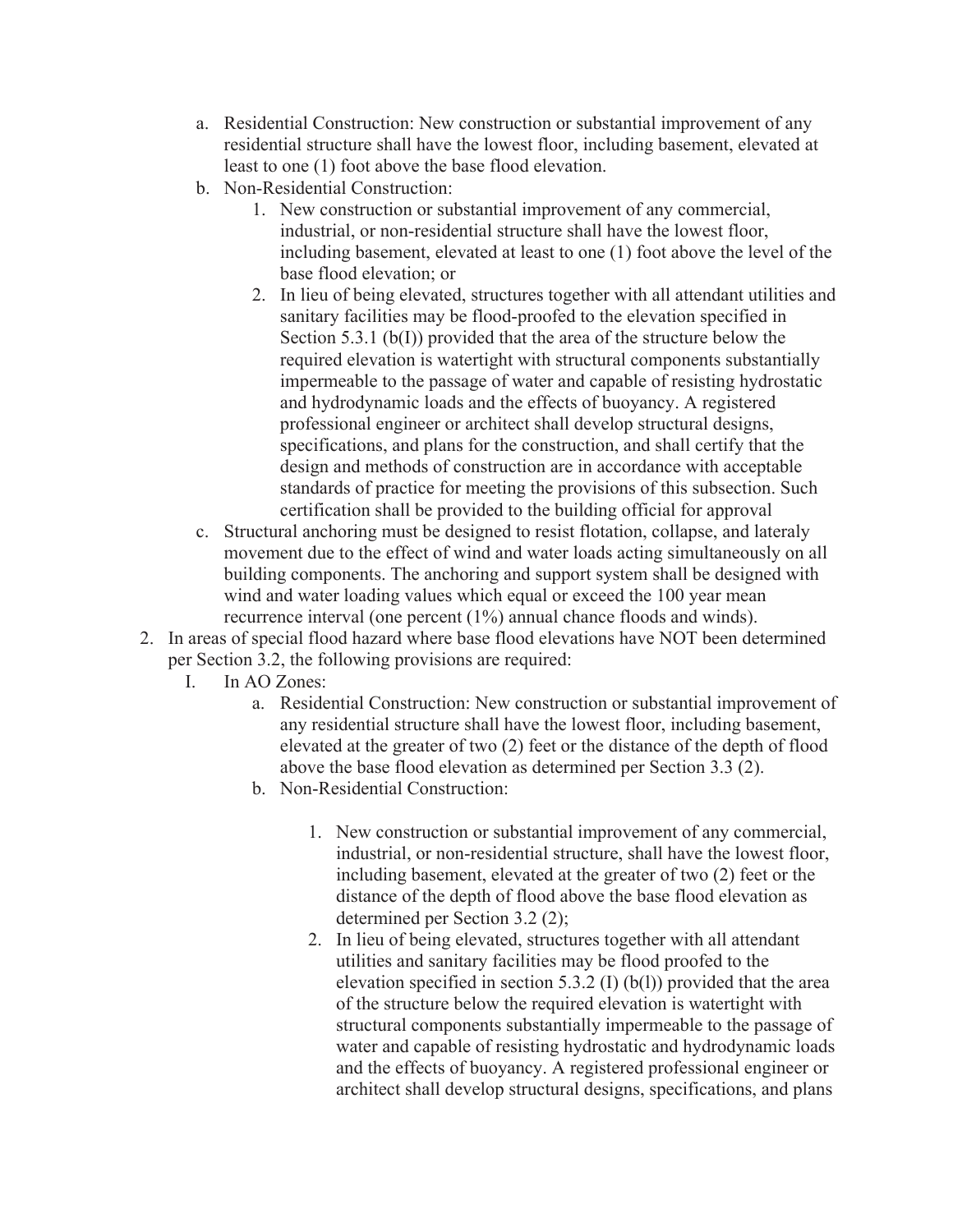for the construction, and shall certify that the design and methods of construction are in accordance with acceptable standards of practice for meeting the provisions of the subsection. Such certification shall be provided to the building official for approval.

- II. In A Zones:
	- a. Residential Construction: New construction or substantial improvement of any residential structure shall have the lowest floor, including basement, elevated at least two (2) feet above the base flood elevation as determined per Section 3.3.
	- b. Non-Residential Construction:
		- 1. New construction or substantial improvement of any commercial, industrial, or non-residential structure, shall have the lowest floor, including basement, elevated at least two (2) feet above the level of the base flood elevation as determined per Section 3.3; or
		- 2. In lieu of being elevated, structures together with all attendant utilities and sanitary facilities may be flood proofed to the elevation specified in Section 5.3.2 (II) (b(l)) provided that the area of the structure below the required elevation is watertight with structural components substantially impermeable to the passage of water and capable of resisting hydrostatic and hydrodynamic loads and the effects of buoyancy. A registered professional engineer or architect shall develop structural designs, specifications, and plans for the construction, and shall certify that the design and methods of construction are in accordance with acceptable standards of practice for meeting the provisions of the subsection. Such certification shall be provided to the building official for approval.
- 3. Elevated Buildings: New construction or substantial improvements of elevated buildings that include fully enclosed areas formed by foundation and other exterior walls below the base flood elevation (and which are not basements) shall be designed to preclude finished living space and designed to allow for the entry and exit of floodwaters to automatically equalize hydrostatic and hydrodynamic flood forces on exterior walls.
	- a. Designs for complying with this requirement must either be certified by a professional engineer or architect and meet or exceed the following minimum criteria:
		- 1. Provide a minimum of two openings having a total net area of not less than one square foot of enclosed area subject to flooding;
		- 2. The bottom of all openings shall be no higher than one foot above grade, and;
		- 3. Openings may be equipped with screens, louvers, valves or other coverings or devices provided they permit the automatic flow of floodwaters in both directions.
	- b. Electrical, plumbing, and other utilities are prohibited below the base flood elevation, and;
	- c. Access to the enclosed area shall be the minimum necessary to allow for parking of vehicles (garage door) or limited storage of maintenance equipment used in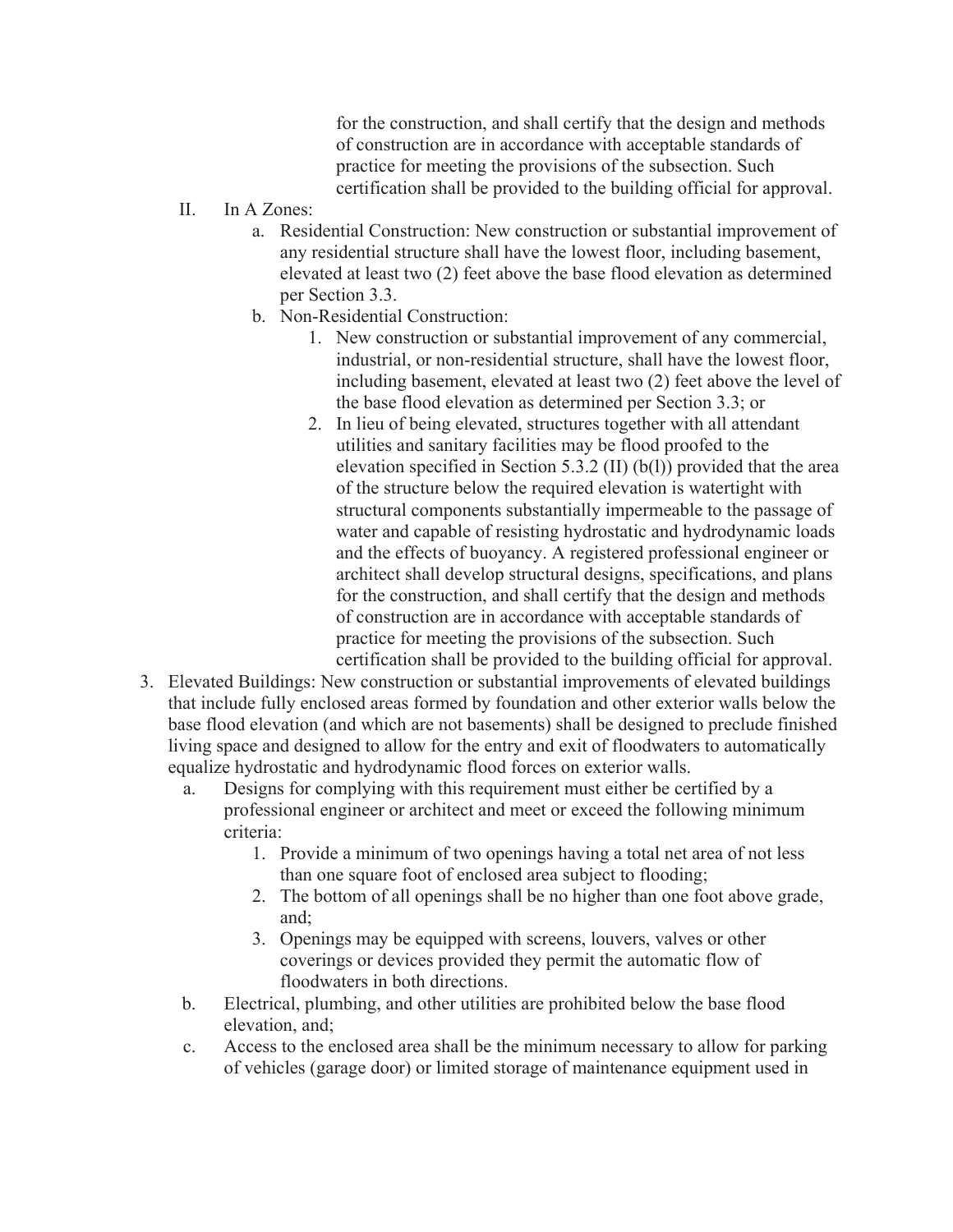connection with the premises (standard exterior door) or entry to the living area (stairway or elevator).

d. (1) Design strength of each wall shall not be less than 10 nor more than 20 pounds per square foot; or

 (2) A registered professional engineer or architect shall certify that the design wall collapse would result from a water load less than that which would occur during the base flood event, and the elevated portion of the building and supporting foundation system shall not be subject to collapse, displacement, or any other structural damage due to the effects of wind and water loads action simultaneously on all building components during the base flood event. Maximum wind and water loading values to be used in this determination shall each have one percent (1 %) chance of being equalled or exceeded in any given year (100-year mean recurrence interval).

 (3) The applicant shall provide a statement that if breakaway walls, lattice work or screening are utilized the resulting enclosed space shall not be designed to be used for human habitation, but shall be designed to be used only for parking of vehicles, builiding access, or limited storage of maintenance equipment used in connection with the premises.

 (4)Plans for any structures that will have breakaway walls, lattice work or screening.

1. FLOODWAYS: Floodways are located within areas of special flood hazard on the community's Flood Insurance Rate Map (FIRM), or as may have been determined in Section 3.3 (2). As such, encroachments, including fill, new construction, substantial improvements and other developments are prohibited unless certification (with supporting technical data) by a registered professional engineer is provided demonstrating that encroachments shall result in no increase in flood levels during occurrance of the base flood discharge except as allowed by special permit in Section 8.

 SECTION 6. STANDARD FOR DEVELOPMENT PROPOSALS: In all special flood hazard areas the following requirements shall apply:

6.1. All subdivision proposals shall be consistent with the need to minimize flood damage;

6.2. All subdivision proposals shall have public utilities and facilities such as sewer, gas, electrical and water systems located and constructed to minimize damage by floods;

6.3. All subdivision proposals shall have adequate drainage and detention storage to reduce exposure to flood hazards, and;

6.4. In all special flood hazard areas, base flood elevation data shall be provided for subdivision proposals and other proposed development.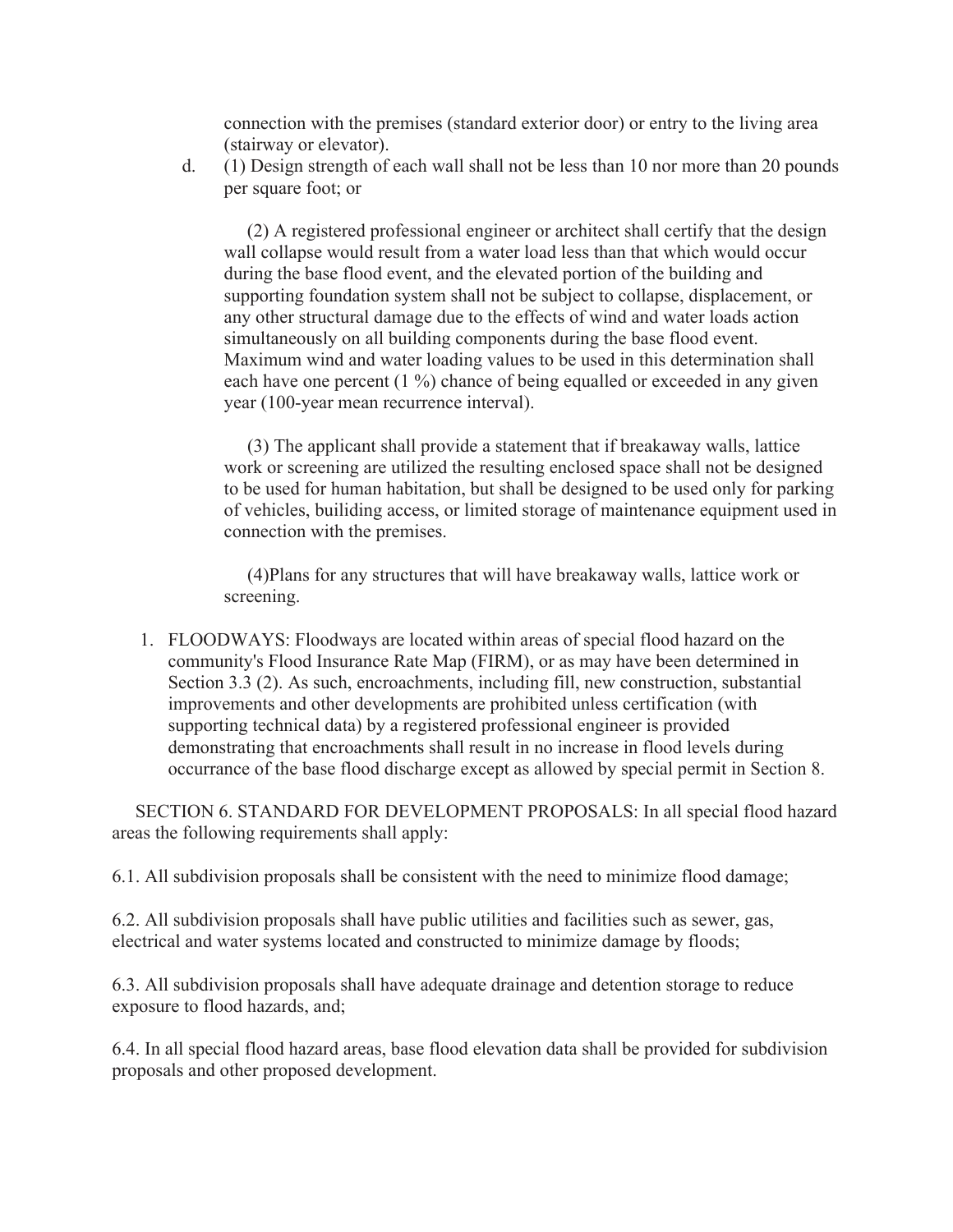### SECTION 7. VARIANCE AND APPEAL PROCEDURES

7.1. AUTHORITY TO GRANT VARIANCES: The Flood and Erosion Control Board as established by the Town of Plainfield shall hear and decide appeals and requests for variances from the requirements of this Ordinance.

7.2. The Flood and Erosion Control Board shall hear and decide appeals when it is alleged there is an error in any requirement, decision, or determination made by the building official in the enforcement or adminstration of this Ordinance.

7.3. Any person aggrieved by the decision of the Flood and Erosion Control Board or any person owning land which abuts or is within a distance of five hundred feet (500) or the length of the backwater curve, whichever is greater, of the land in question may appeal within 15 days after such decision to the State Superior Court.

7.4. Specific Situation Variances: No variance shall be issued if base flood elevation is proposed to be increased except if a special permit is granted per Section 8. Such special permit shall be obtained prior to the variance application.

- 1. Buildings on an Historic Register: Variances may be issued for the repair or rehabilitation of historic structures upon a determination that (i) the proposed repair or rehabilitation will not preclude the structure's continued designation as a historic structure and (ii) the variance is the minimum necessary to preserve the historic character and design of the structure in conformance with Sections 7.5.1 (a) - 7.5.1 (b).
- 2. Existing, Small Lot Location: Variances may be issued for new construction and substantial improvements to be erected on a lot of one-half acre or less in size contiguous to and surrounded by lots with existing structures constructed below the base flood level, in conformance with Section 7.5.1 (a) - 7.5.1 (b).
- 3. Functionally Dependent Uses: Variances may be issued for new construction and substantial improvement and other development necessary for the conduct of a functionally dependent use provided the structure or other development is protected by methods that minimize flood damage, create no additional threat to public safety and meet the requirements of Section 7.5.1 (a) - 7.5.1 (b).

# 7.5. CONSIDERATION FOR GRANTING OF VARIANCES

- 1. Necessary Criteria For Variances
	- a. Variances shall only be issued upon a determination that the variance is the minimum necessary, considering the flood hazard, to afford relief; and in the instance of a historical building, a determination that the variance is the minimum necessary so as not to destroy the historic character and design of the building.
	- b. Variances shall only be issued upon (i) a showing of good and sufficient cause, (ii) a determination that not granting the variance would result in exceptional hardship, and (iii) a determination that the granting of a variance will not result in increased flood heights, additional threats to public safety, extraordinary public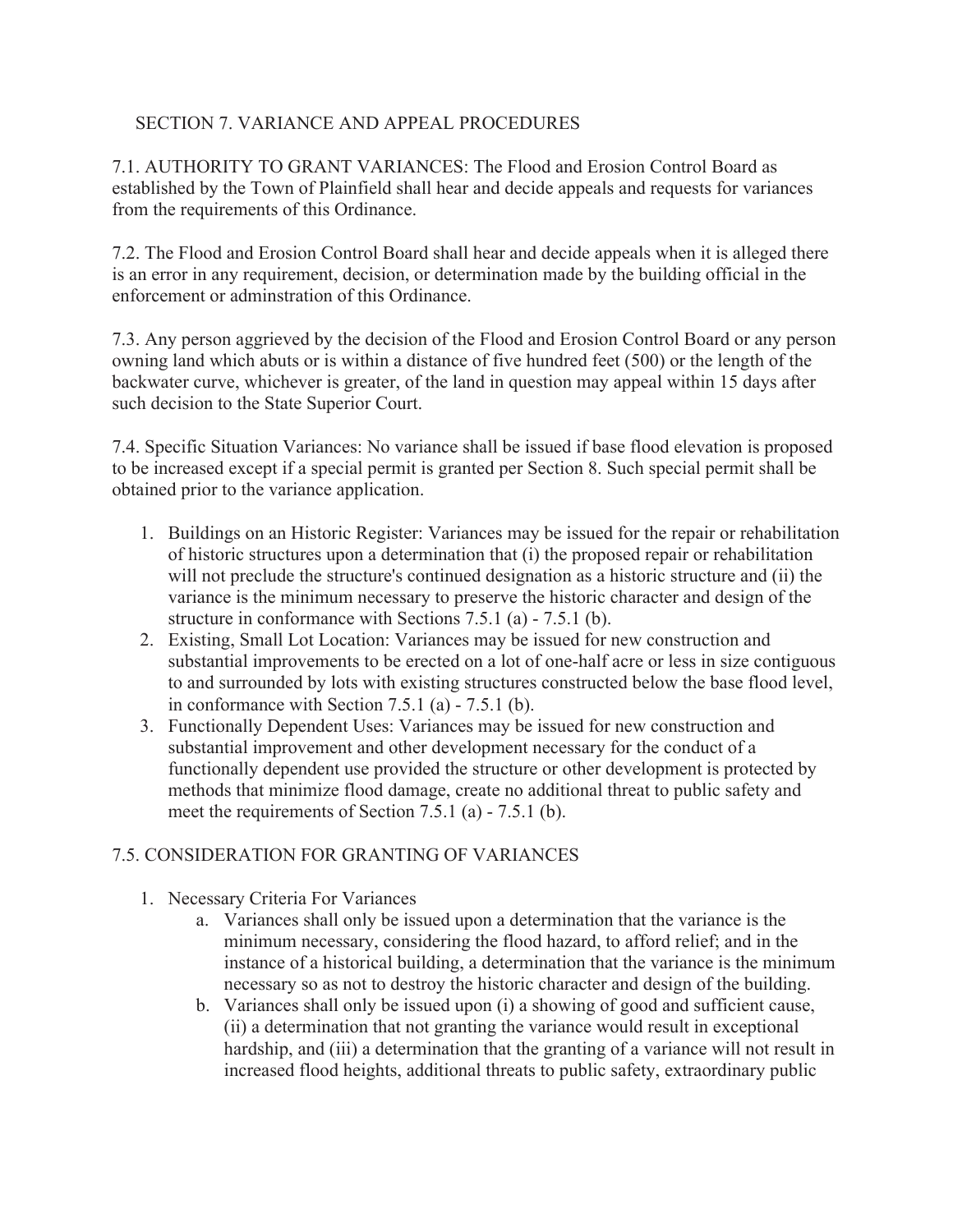expense, create nuisance, cause fraud or victimization of the public, or conflict with existing local laws or Ordinances.

- 2. In reviewing such application, the Flood and Erosion Control Board shall consider all technical evaluations, all relevant factors, all standards specified in other sections of this Ordinance, and
	- a. The danger that materials may be swept onto other lands to the injury of others;
	- b. The danger to life and property due to flooding or erosion damage;
	- c. The susceptibility of the proposed facility and its contents to flood damage and the effect of such damage on the individual owner;
	- d. The importance of the sevices provided by the proposed facility to the community;
	- e. The necessity of the facility to water-front location, in the case of a functionally dependent facility;
	- f. The availability of alternative location, not subject to flooding or erosion damage, for the proposed use;
	- g. The compatibility of the proposed use with existing and anticipated development;
	- h. The relationship of the proposed use to the comprehennsive plan and floodplain management program for that area;
	- i. The safety of access to the property in times of flood for ordinary and emergency vehicles;
	- j. The expected heights, velocity, duration, rate of rise and sediment transport of the flood waters, and the effects of the wave action, if applicable, expected at the site;
	- k. The cost of providing governmental services during and after flood conditions including maintenance and sewer, gas, electrical and water systems, and streets and bridges, and;
	- l. Affects on adjacent property.
	- m. Upon consideration of Sections 7.5.1 and 7.5.2, and the purposes of this Ordinance, the Flood and Erosion Control Board may attach such conditions to the granting of variances as it deems necessary to further the purposes of this Ordinance.

7.6. **VARIANCE APPLICATION, FORMS AND REQUIREMENTS:** The application, forms and requirements and their revised versions shall be as approved by the Flood and Erosion Control Board. These requirements, application and forms shall be available at the Planning and building official's office.

7.7. **PUBLIC HEARING:** A public hearing may be required as provided in Section 7.6 as determined by the Board.

# 7.8. **ADMINISTRATIVE RESPONSIBILITIES**

a. Any applicant to whom a variance is granted shall be given written notice specifying the difference between the base flood elevation and elevation to which the structure is to be built and stating that the cost of flood insurance will be commensurate with the increased risk resulting from the reduced lowest floor elevation up to amounts as high as \$25.00 for \$100.00 of insurance coverage.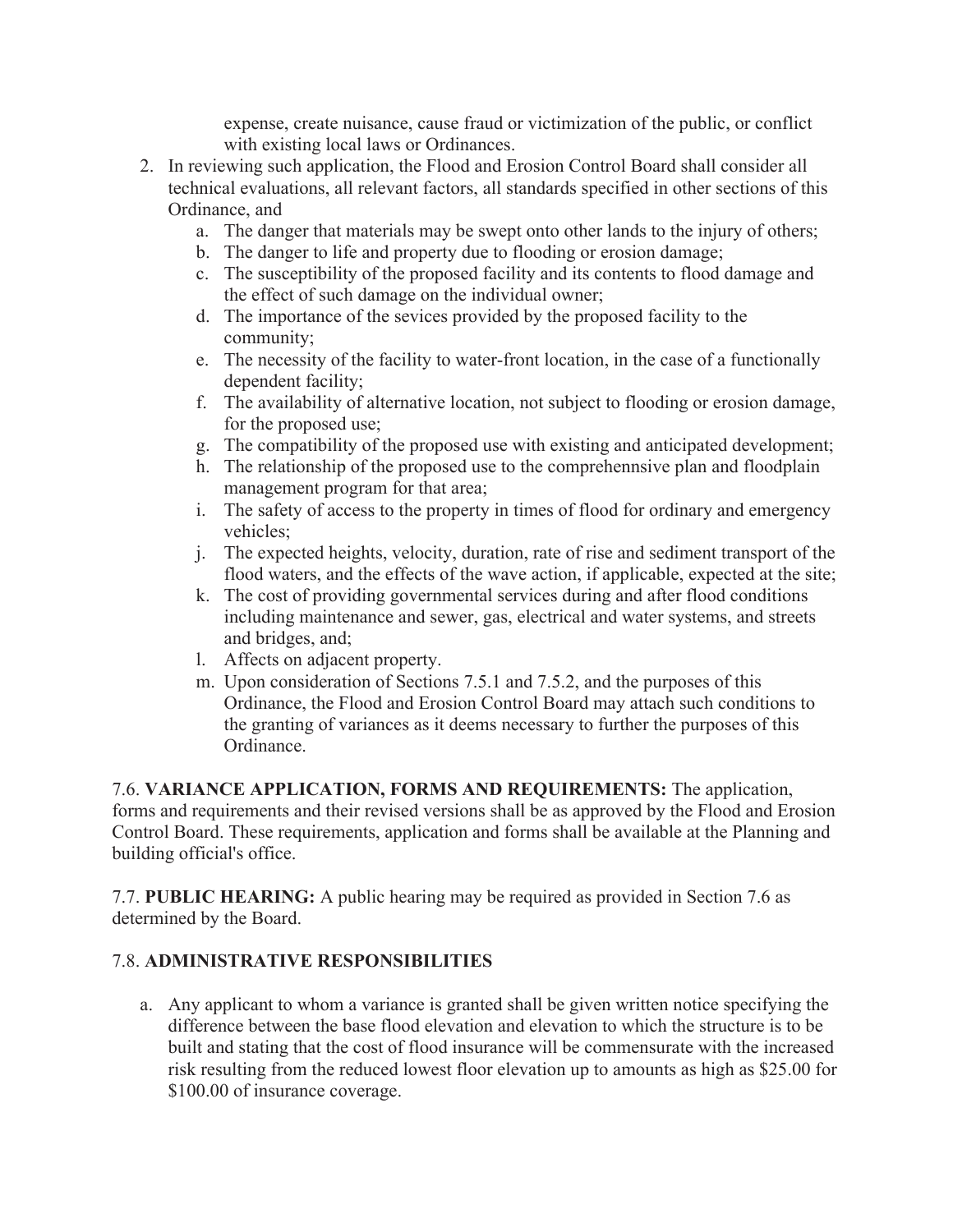b. The building official shall maintain the records of all appeal actions and report any variances to the Federal Emergency Management Agency upon request.

7.9. **FEES FOR VARIANCE APPLICATIONS:** Fees for variance applications shall be \$100.00. The Board may from time to time revise said fee.

### SECTION 8. SPECIAL PERMIT

8.1. Intent: It is recognized that there are certain instances where flood elevation can be increased appropriately in Town if controlled as to area, location, or relationship to the neighborhood so as to promote or not adversely affect the public health, safety and general welfare. The following should also be considered:

- 1. severity of impact on upstream and downstream property owners.
- 2. adverse effects on existing structures.
- 3. lack of design and construction alternatives.

All such instances are considered to have special characteristics and accordingly each application must be carefully reviewed on a case by case basis. No special permits shall be issued for increases greater than 1 foot of the base elevation.

8.2. **AUTHORITY TO GRANT SPECIAL PERMITS:** The Flood and Erosion Control Board as established by the Town of Plainfield shall hear and decide on special permit application requests under this Ordinance.

Any person aggrieved by the decision of the Flood and Erosion Control Board or any person owning land which abuts or is within a distance of five hundred (500) feet or the length of the backwater curve, whichever is greater, of the land in question may appeal within 15 days after such decision to the State Superior Court.

# 8.3.**SPECIAL PERMIT APPLICATION, REQUIREMENTS AND FORMS**

- a. The requirements and application forms and their revised versions shall be as approved by the Flood and Erosion Control Board. These applications, requirements and forms shall be available at the building official's office.
- b. The applicant must use hydraulic and/or hydrologic methodologies which are used or recognized as acceptable by the Federal Emergency Management Agency (FEMA) for food computations.

8.4.**PUBLIC HEARING:** A public hearing is required as set forth in Section 8.3.

8.5.**FEES FOR SPECIAL PERMIT APPLICATIONS:** Fees for special permits shall be \$250.00. The Board may from time to time revise said fee.

 SECTION 9. PENALTIES FOR VIOLATION: Violation of the provisions of this Ordinance or failure to comply with any of its requirements, including violation of conditions and